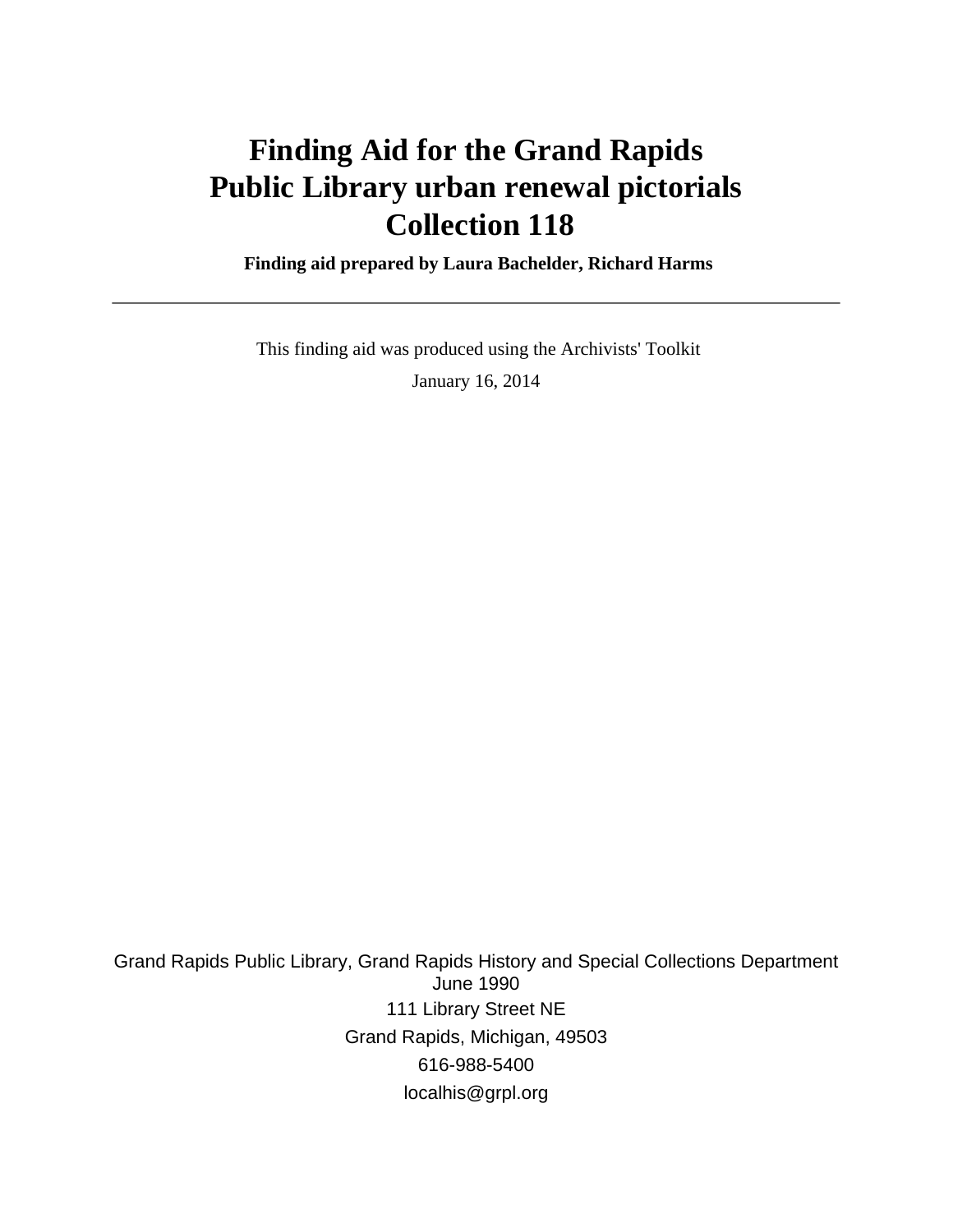## **Table of Contents**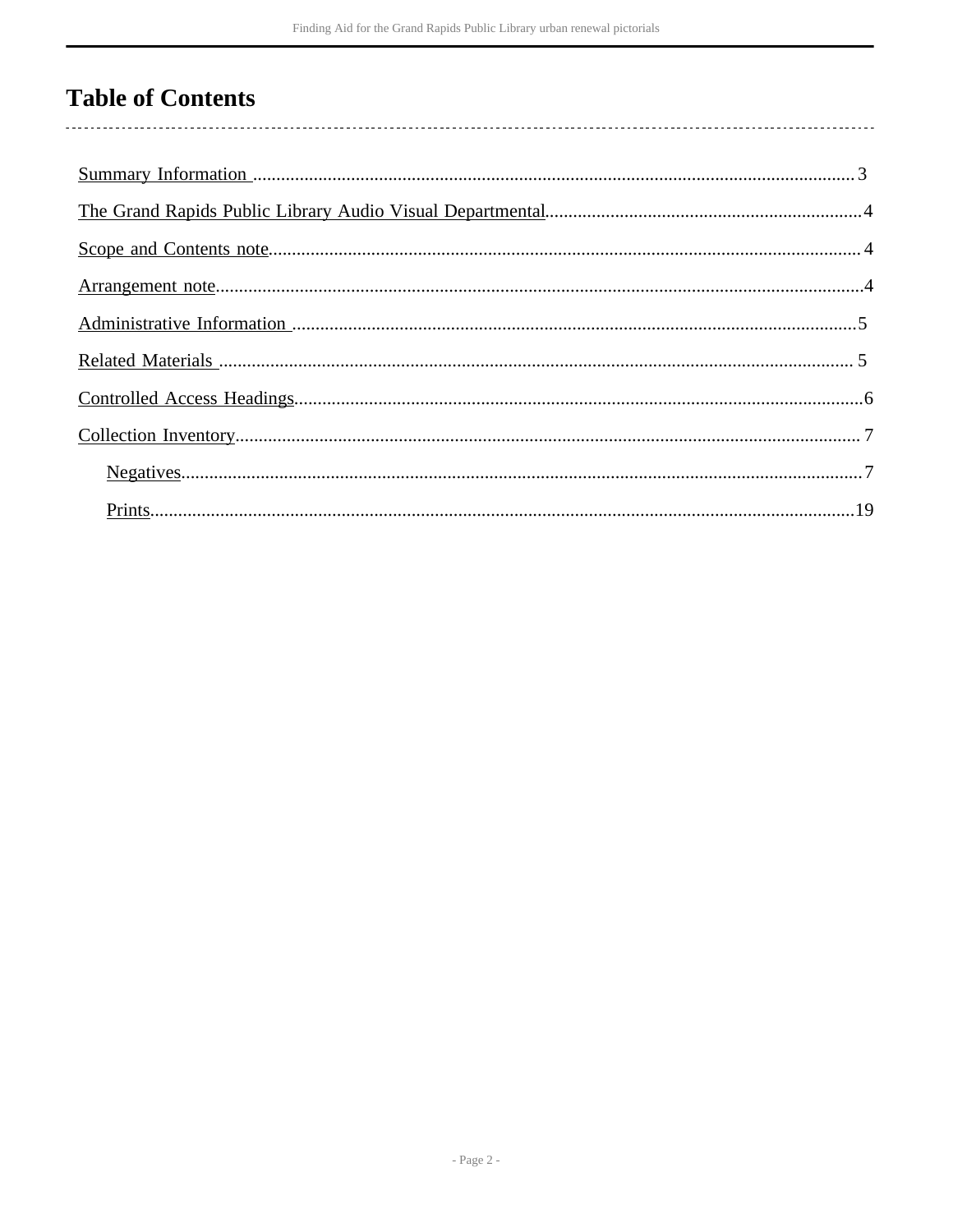# <span id="page-2-0"></span>**Summary Information**

| <b>Repository</b> | Grand Rapids Public Library, Grand Rapids History and Special<br><b>Collections Department</b>                                                                                                                                                                                                                                                                                                                                                                                                                                                                                                                                                                                                                                                                                                                                                                          |
|-------------------|-------------------------------------------------------------------------------------------------------------------------------------------------------------------------------------------------------------------------------------------------------------------------------------------------------------------------------------------------------------------------------------------------------------------------------------------------------------------------------------------------------------------------------------------------------------------------------------------------------------------------------------------------------------------------------------------------------------------------------------------------------------------------------------------------------------------------------------------------------------------------|
| <b>Creator</b>    | Grand Rapids Public Library (Grand Rapids, Mich.).                                                                                                                                                                                                                                                                                                                                                                                                                                                                                                                                                                                                                                                                                                                                                                                                                      |
| <b>Title</b>      | Grand Rapids Public Library urban renewal pictorials                                                                                                                                                                                                                                                                                                                                                                                                                                                                                                                                                                                                                                                                                                                                                                                                                    |
| Date [inclusive]  | 1979-1980                                                                                                                                                                                                                                                                                                                                                                                                                                                                                                                                                                                                                                                                                                                                                                                                                                                               |
| <b>Extent</b>     | 0.92 Linear feet Four boxes                                                                                                                                                                                                                                                                                                                                                                                                                                                                                                                                                                                                                                                                                                                                                                                                                                             |
| Language          | English                                                                                                                                                                                                                                                                                                                                                                                                                                                                                                                                                                                                                                                                                                                                                                                                                                                                 |
| <b>Abstract</b>   | This collection contains approximately 160 images of downtown Grand<br>Rapids, Michigan during a period of urban renewal. During 1979 and<br>1980 staff members from the Grand Rapids Public Library's Audio-Visual<br>Department set about to visually document the urban renewal landscape.<br>The images were photographed, and 4x5 negatives were provided.<br>Subsequently, 8x10 photographic prints or contact prints were made from<br>these negatives. The images depict the downtown area, buildings being<br>demolished, street scenes, and some of the new construction. This time<br>period captures the change of Monroe Ave., which before the suburban<br>malls had been Grand Rapids central shopping district, converting it into a<br>pedestrian mall. Also included is the then new Amphitheater on the South<br>side of the old Campau Square area. |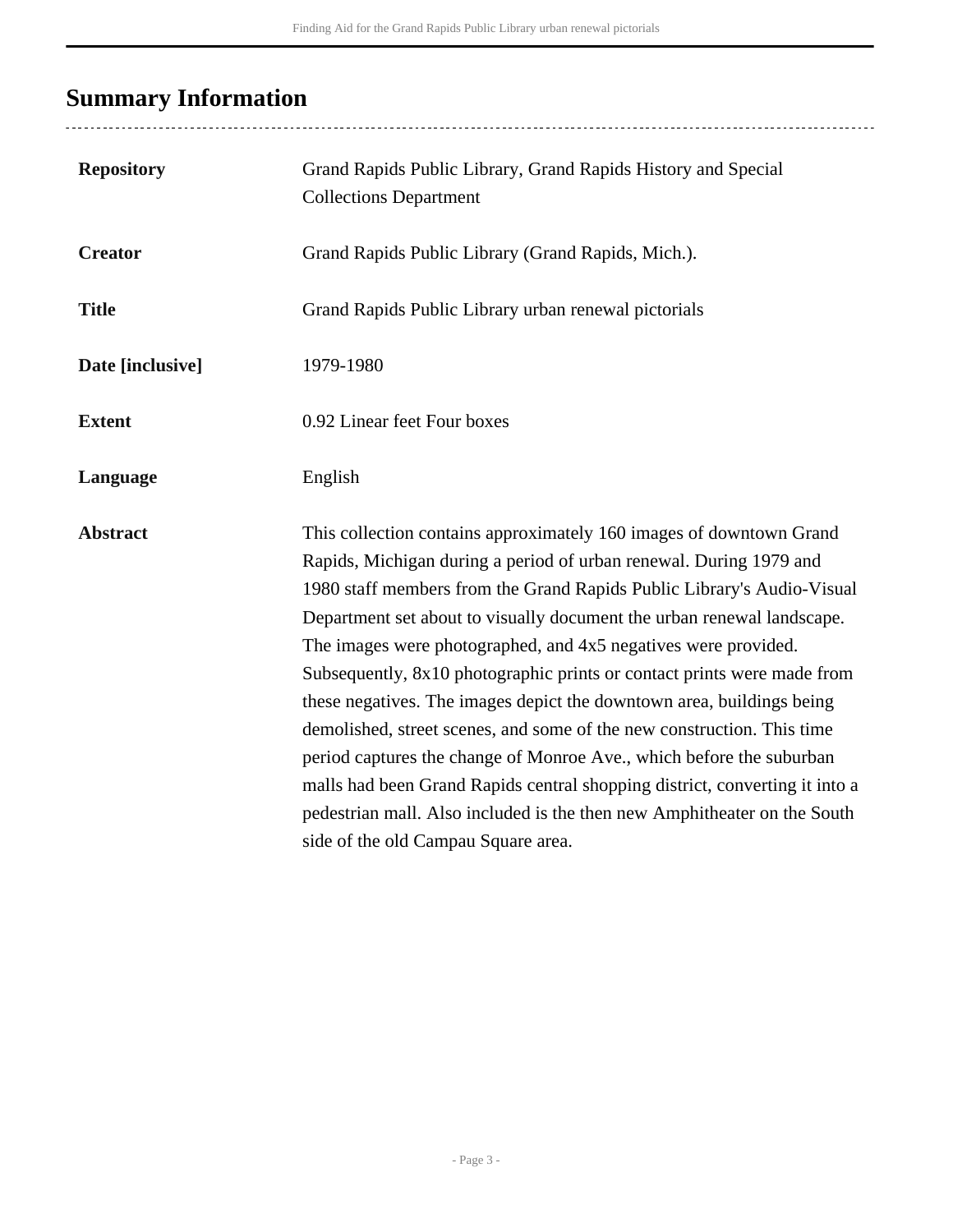## <span id="page-3-0"></span>**The Grand Rapids Public Library Audio Visual Departmental**

Originally formed under the national SETA program, this department existed for about ten years during the late 1970s and the early 1980s. As part of their initial services, they provided videotapes and equipment for use to the general public, when this was brand new technology. The equipment was first loaned and then rented to those who didn't have their own videotape players, and the initial collection of moving images replacing the traditional reel to reel films were developed under their tutalage.

The four staff members of the department, Monique Ciofu Jim Wendt, Jim Searn and Uris Lazdis, took original photographs and did copy photography to be added to the collections or sponsored public photo contests. In addition to Coll. 118, other images created by the Audio Visual Department are in Coll. 109, or live undocumented in several other archival collections, including Coll. 054, the GRPL Photographs Collection.

Perhaps due to the burden of the cost of the positions, as they were dropped by SETA, or perhaps as videotape technology became more main stream in libraries, the Department was disbanded by the Board. Monica Ciofu was motivated by this action to became an elected member of the Grand Rapids Public Library board, and served for several years, including as President.

### <span id="page-3-1"></span>**Scope and Contents note**

During 1979 and 1980 members from the Grand Rapids public Library's Audio-Visual Department, under the direction of Department Head Monique Timmer, set about to photographically document the urban renewal of Grand Rapids, Michigan. The images were photographed onto 4x5 negatives and labeled. The images depict the downtown area, buildings being demolished, street scenes and some of the new construction of the urban renewal period. The collection provides a unique view of the downtown commercial and retail building, as well as theaters that were demolished during the urban renewal era. Generally, the quality of the negatives is good, but in a few cases they are under exposed or with faulty exposures.

The negatives have been retained in their original numeric order.

### <span id="page-3-2"></span>**Arrangement note**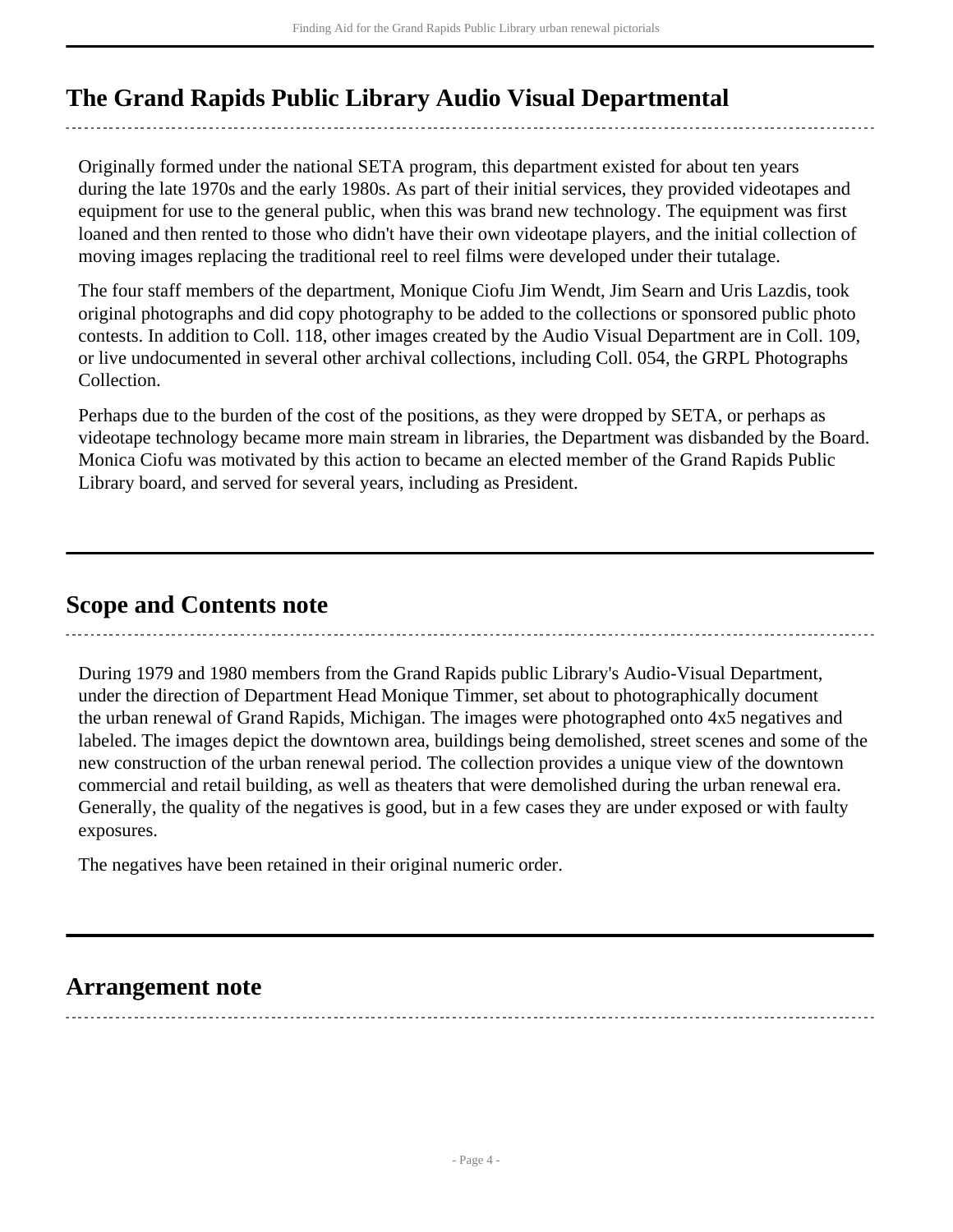Negatives are arranged in numerical order, as assigned, with a numerical prefix for the year taken, either 1979 or 1980, for example: 1979-x....

Photoprints were previously grouped by topic or geographical area. The photos are now arranged in the same order as the negatives, using the negative number, or the collection/box/order number 1 ... Note that several prints were missing at the time of the reordering.

There are several notes on the back of the photos which are often confusing.

### <span id="page-4-0"></span>**Administrative Information**

#### **Publication Information**

Grand Rapids Public Library, Grand Rapids History and Special Collections Department June 1990

#### **Immediate Source of Acquisition note**

Grand Rapids Public Library, accession number 1980.000

### <span id="page-4-1"></span>**Related Materials**

#### **Related Archival Materials note**

Collection 151: Kenneth C. Welch architecture and design collection Collection 177: Michigan Department of Transportation photographs Collection 212: William F. Drueke photographs Collection 222: William A. Seeley Grand Rapids and Michigan graphics collection Collection 231: Marius Rooks old City Hall images Coll. 254: Grand Rapids Buildings Collection 363: Robert G. Nelson Grand Rapids and Michigan history collection

Collection 372: Hero D. Bratt Grand Rapids images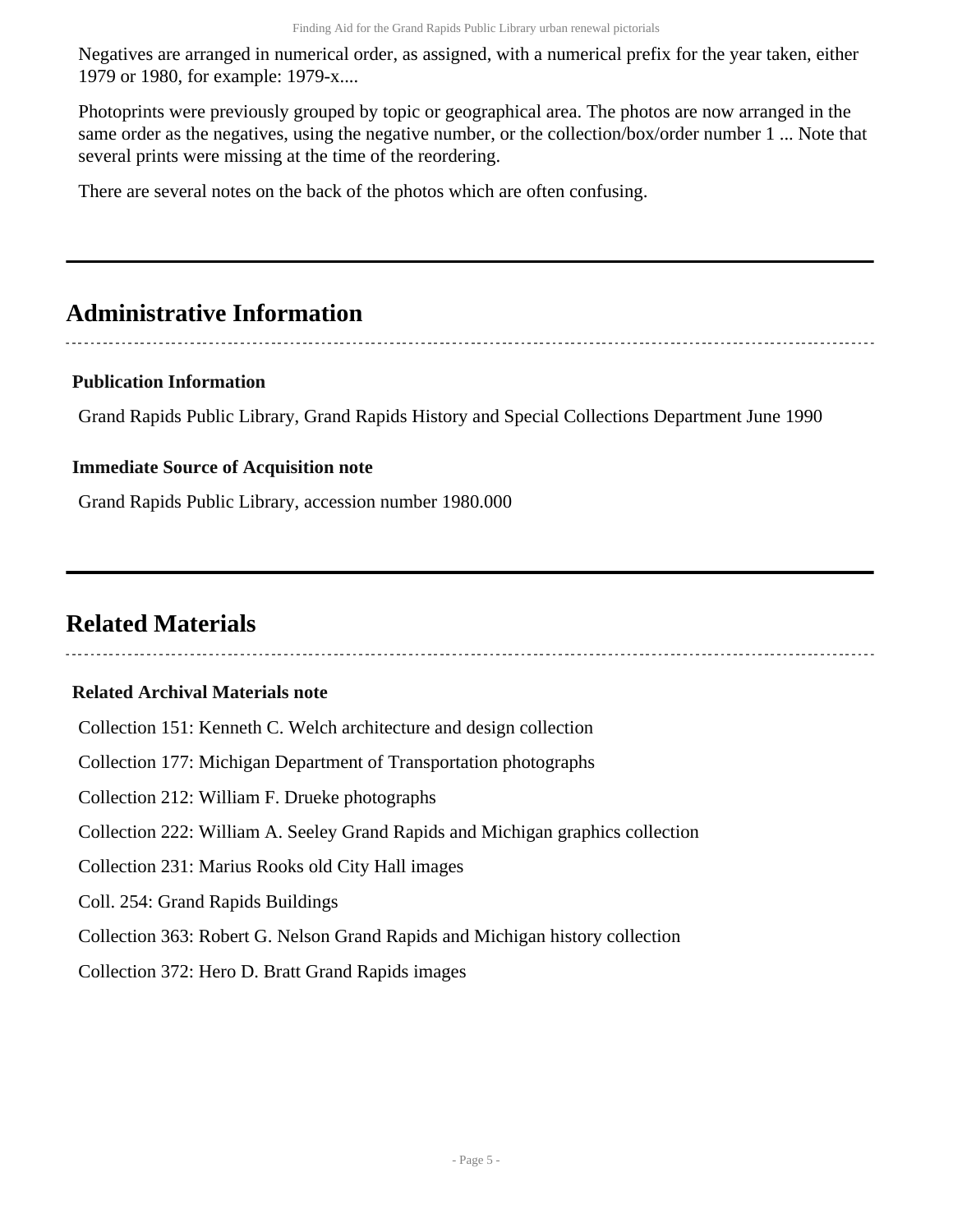## <span id="page-5-0"></span>**Controlled Access Headings**

### **Genre(s)**

 $\ddotsc$ 

• photographs

### **Geographic Name(s)**

• Grand Rapids (Mich.) -- History -- Photographs

### **Subject(s)**

- Buildings -- Michigan -- Grand Rapids -- Photographs
- Urban renewal -- Michigan -- Grand Rapids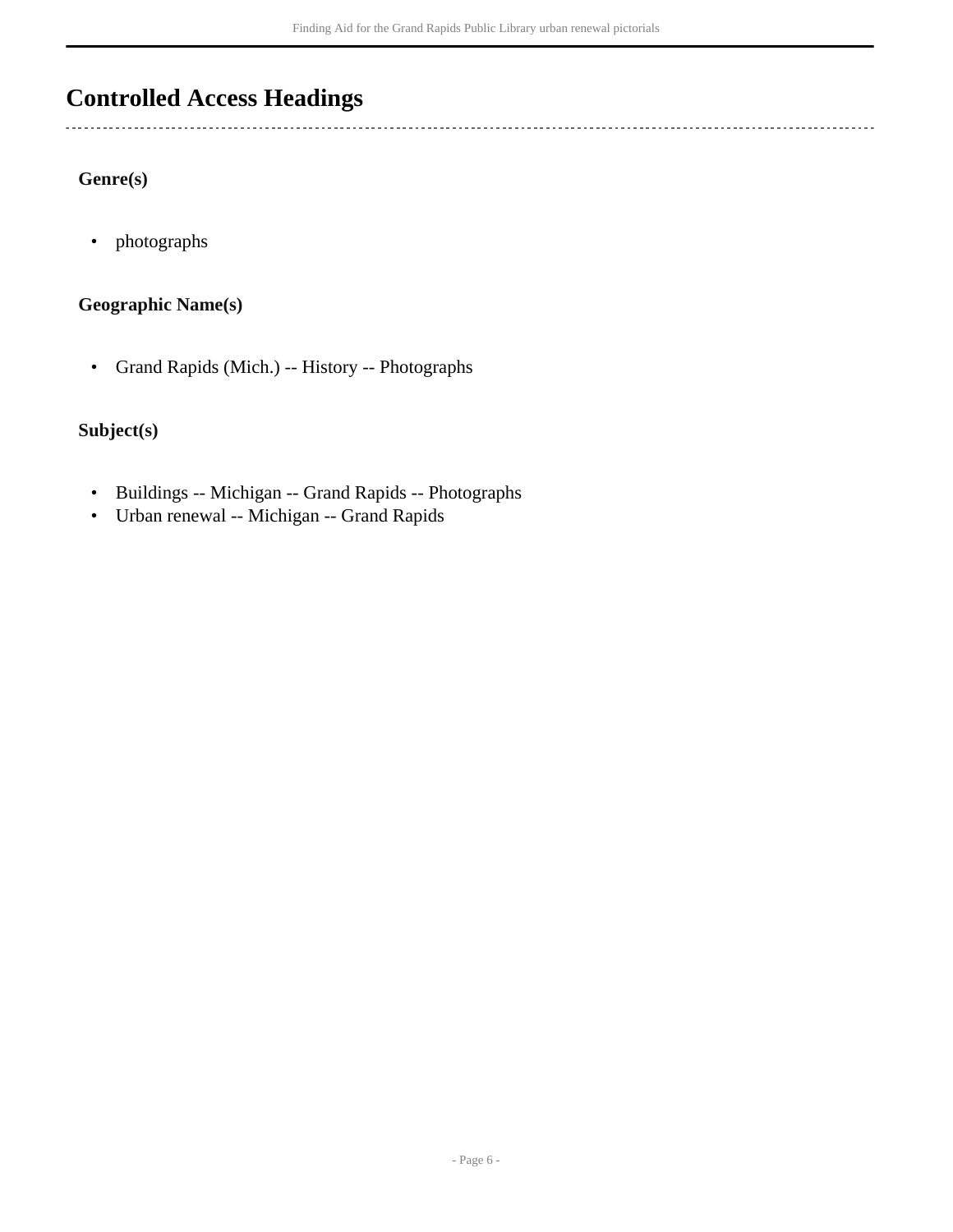# <span id="page-6-0"></span>**Collection Inventory**

### <span id="page-6-1"></span>**Negatives**

### **Conditions Governing Use note**

A 4x5 print of each negative is available in box 3. These prints should be used for general access to the collection.

|                                                                                                                                         | <b>Box</b>   | Folder |
|-----------------------------------------------------------------------------------------------------------------------------------------|--------------|--------|
| 79.001: Monroe Center demolition                                                                                                        | $\mathbf{1}$ | 3      |
| 79.002a: Grand Rapids Views                                                                                                             | $\mathbf{1}$ | 3      |
| 79.002b                                                                                                                                 | $\mathbf{1}$ | 3      |
| 79.003: Ransom Street views. View to South. Bird's eye. Library parking<br>lot lower right. Park Church. Fountain Street in foreground. | $\mathbf{1}$ | 3      |
| 79.004: Ransom Street Views                                                                                                             | $\mathbf{1}$ | 3      |
| 79.005: Fountain Street views. Bird's eye SW. Grand Rapids Public<br>Library 1967 building, Fountain Street Church                      | $\mathbf{1}$ | 3      |
| 79.005: Grand Rapids Views                                                                                                              | $\mathbf{1}$ | 3      |
| 79.006: Grand Rapids Views                                                                                                              | $\mathbf{1}$ | 3      |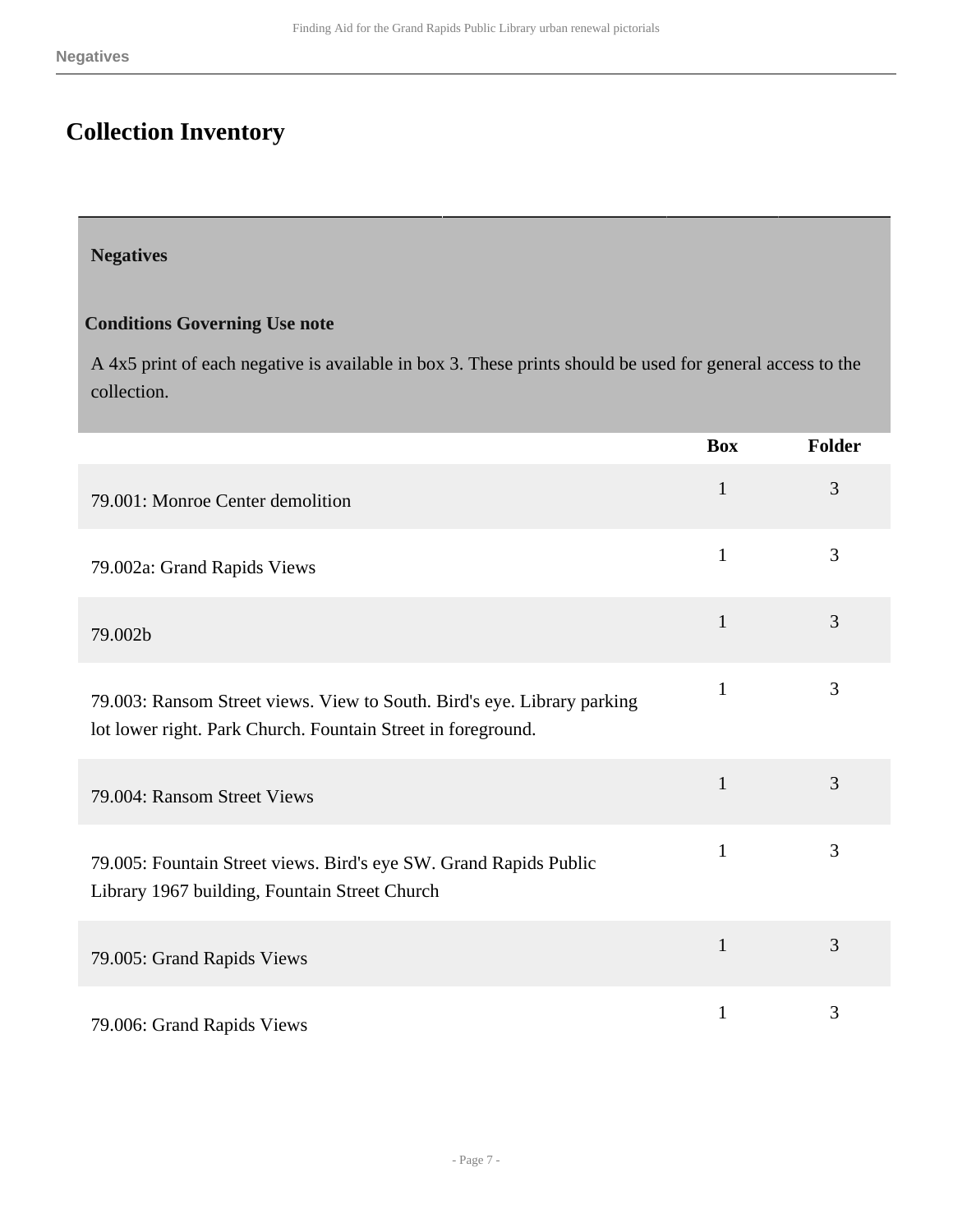| 79.007: Grand Rapids Views                                                                                                                                                                             | $\mathbf{1}$ | 3 |
|--------------------------------------------------------------------------------------------------------------------------------------------------------------------------------------------------------|--------------|---|
| 79.008: Pearl Street Views. Midtown Theatre. Pantlind                                                                                                                                                  | $\mathbf{1}$ | 3 |
| 79.009: Lyon Street Views. Tarry House Cafeteria                                                                                                                                                       | $\mathbf{1}$ | 3 |
| 79.010: Powers Opera House, missing                                                                                                                                                                    | $\mathbf{1}$ | 3 |
| 79.011: Powers Opera House, missing                                                                                                                                                                    | $\mathbf{1}$ | 3 |
| 79.012: Powers Opera House, missing                                                                                                                                                                    | $\mathbf{1}$ | 3 |
| 79.013: Powers Opera House missing. 4x5 Prints 10-13 missing<br>7/17/2001, but negative available                                                                                                      | $\mathbf{1}$ | 3 |
| 79.014: Grand Rapids Views                                                                                                                                                                             | $\mathbf{1}$ | 3 |
| 79.015: Grand Rapids Views                                                                                                                                                                             | $\mathbf{1}$ | 3 |
| 79.016: Library side view. View from John St. west. L-R St. Cecilia, Park<br>Church, Pantlind in the distance, Ryerson Library building with the 1967<br>building addition. Snow, truck in foreground. | $\mathbf{1}$ | 3 |
| 79.017: Library side view. Probably Ransom Tower construction, with the<br>Grand Rapids Public Library behind the crane right.                                                                         | $\mathbf{1}$ | 3 |
| 79.018: Library side view, as above.                                                                                                                                                                   | $\mathbf{1}$ | 3 |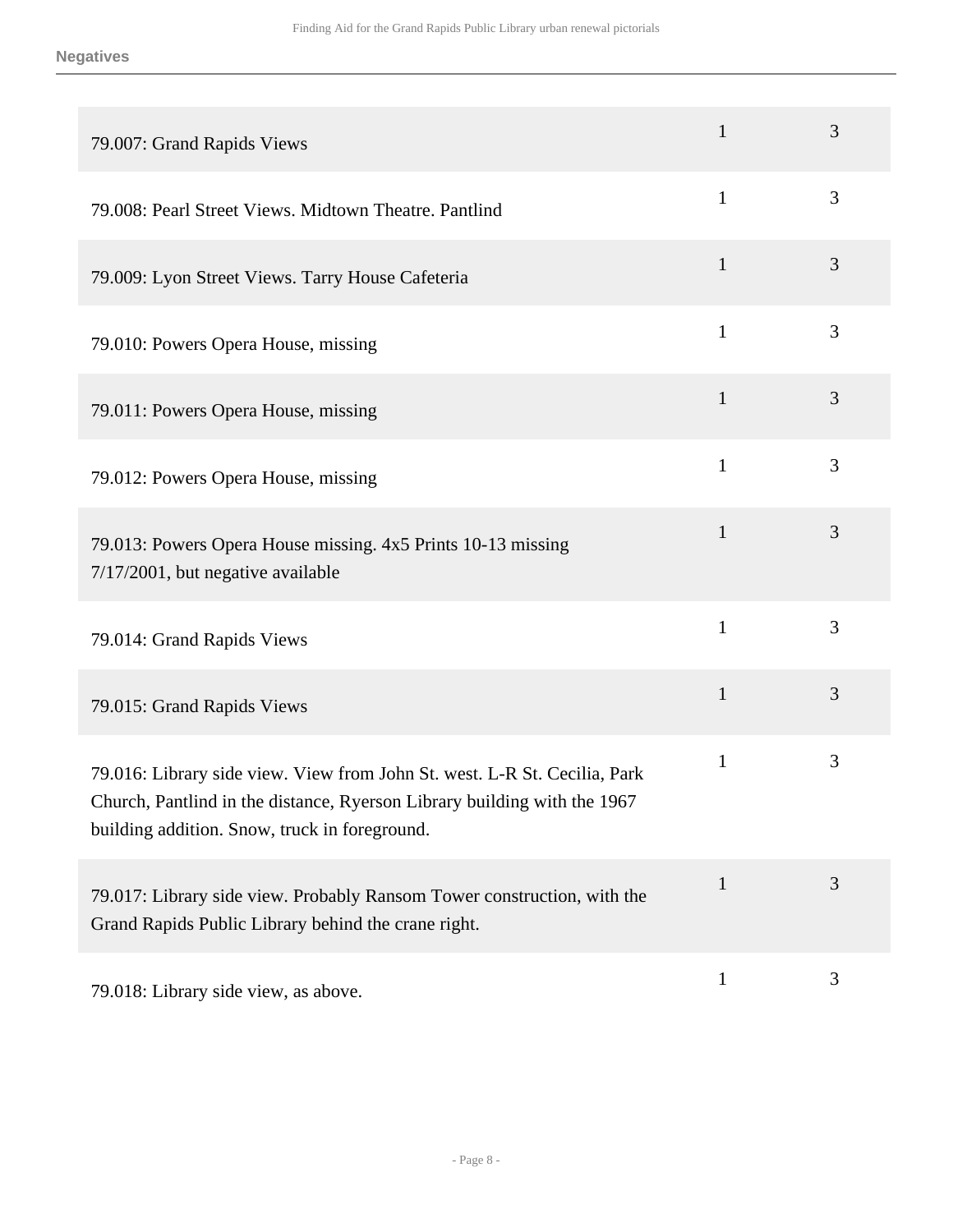| 79.019: Grand Rapids Views                                                                                                  | $\mathbf{1}$ | 3              |
|-----------------------------------------------------------------------------------------------------------------------------|--------------|----------------|
| 79.020: Grand Rapids Views. Michigan Street hill, view to west.<br>Immanuel Lutheran Church left. From Belkap Lookout area. | $\mathbf{1}$ | 3              |
| 79.021: Division Avenue Views                                                                                               | $\mathbf{1}$ | 3              |
| 79.022: George Welsh Civic Auditorium                                                                                       | $\mathbf{1}$ | 3              |
| 79.023: George Welsh Civic Auditorium                                                                                       | $\mathbf{1}$ | 3              |
| 79.024: George Welsh Building                                                                                               | $\mathbf{1}$ | 3              |
| 79.025: Woolworth Building. Pantlind behind                                                                                 | $\mathbf{1}$ | 3              |
| 79.026: Powers Opera House, missing                                                                                         | $\mathbf{1}$ | 3              |
| 79.027: Powers Opera House missing. 4x5 Prints 026-027 missing<br>7/17/2007, but negative available                         | $\mathbf{1}$ | 3              |
| 79.028: Grand Rapids views. Bird's eye, Monroe North. Vandenberg<br>Center at right.                                        | 1            | 3              |
| 79.029: Grand Rapids views. Bird's eye. Welsh Building of #024 lower<br>left, Grand River in background.                    | $\mathbf{1}$ | 3              |
| 79.030: Grand Rapids Public Library. Roof                                                                                   | $\mathbf{1}$ | $\mathfrak{Z}$ |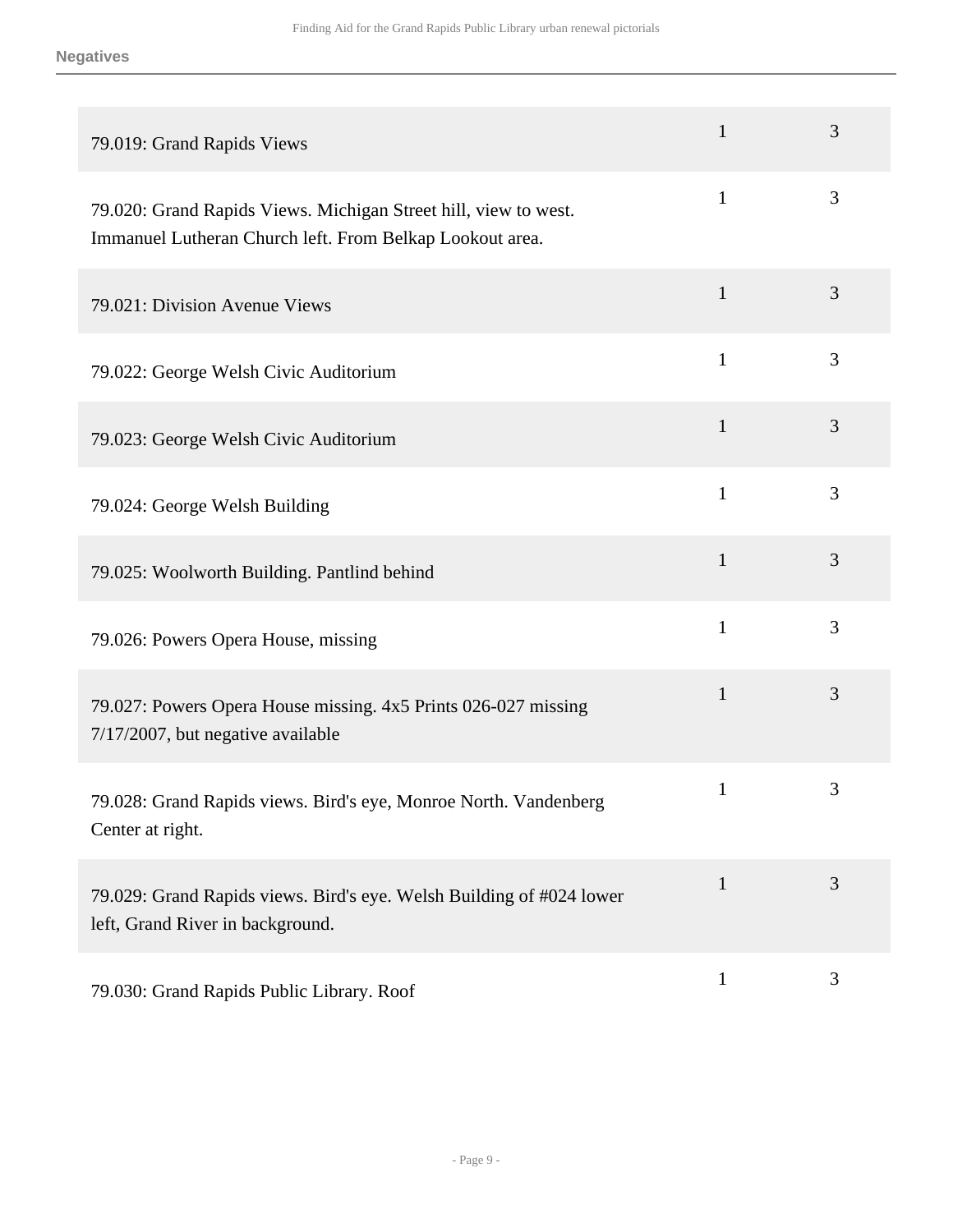| 79.031: Grand Rapids Views from Library roof. Buildings on Fulton<br>Street East in background, including First Methodist Church and Masonic<br><b>Building</b> | $\mathbf{1}$ | 3 |
|-----------------------------------------------------------------------------------------------------------------------------------------------------------------|--------------|---|
| 79.032: Ransom Tower Construction. Masonic Hall right background.<br>View east toward Heritage Hill                                                             | $\mathbf{1}$ | 3 |
| 79.033: Grand Center site. Pantlind Hotel                                                                                                                       | $\mathbf{1}$ | 3 |
| 79.034: Grand Rapids Public Library. Roof. View to North from roof<br>toward hospital on Michigan.                                                              | $\mathbf{1}$ | 3 |
| 79.035: Division Avenue views. North. St. Marks right.                                                                                                          | $\mathbf{1}$ | 3 |
| 79.036: Grand River views                                                                                                                                       | $\mathbf{1}$ | 3 |
| 79.037: Grand River views                                                                                                                                       | $\mathbf{1}$ | 3 |
| 79.038: Grand River views                                                                                                                                       | $\mathbf{1}$ | 3 |
| 79.039: Grand River views                                                                                                                                       | 1            | 3 |
| 79.040: A-Nab-Awen Bicentennial Park                                                                                                                            | $\mathbf{1}$ | 3 |
| 79.041: Monroe Center Views. Construction                                                                                                                       | $\mathbf{1}$ | 3 |
| 79.042: Monroe Center demolition                                                                                                                                | $\mathbf{1}$ | 3 |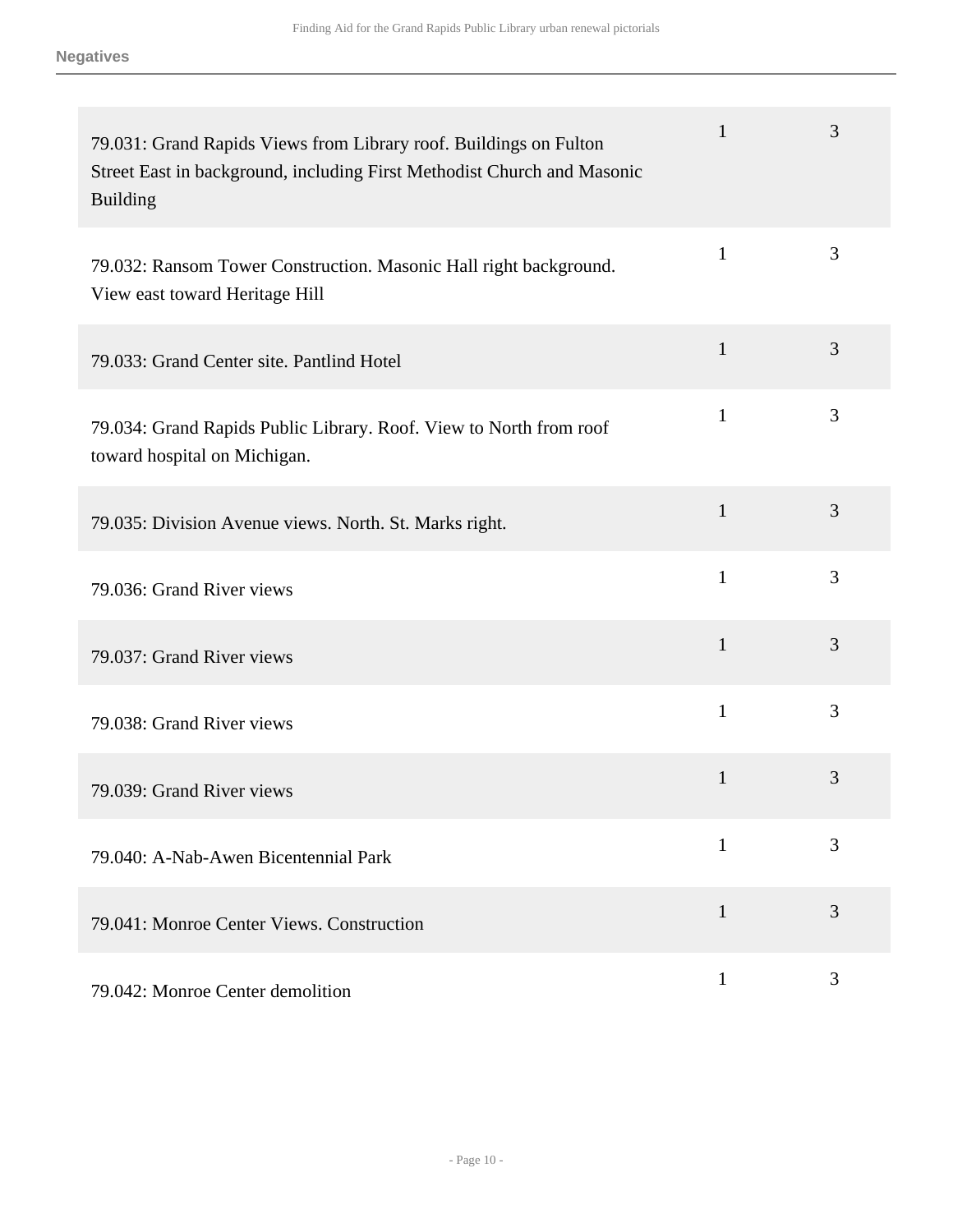| 79.043: Fulton Avenue and Ionia Street views.                                                                      | $\mathbf{1}$ | 3 |
|--------------------------------------------------------------------------------------------------------------------|--------------|---|
| 79.044: Monroe Center demolition. Workman in hard hat seated on a wall<br>right foreground.                        | 1            | 3 |
| 79.045: Monroe Center demolition. "Green's" sign in rubble                                                         | $\mathbf{1}$ | 3 |
| 79.046: Monroe Center demolition. Sign" Monroe Avenue will begin here<br>in 1979.                                  | $\mathbf{1}$ | 3 |
| 79.047: Ionia Street and Fulton views. "MN" tower. Old Kent sign on<br>building.                                   | $\mathbf{1}$ | 3 |
| 79.048: Division Avenue views. Majestic Theatre. Allen Books.                                                      | $\mathbf{1}$ | 3 |
| 79.049: Monroe Center views                                                                                        | $\mathbf{1}$ | 3 |
| 79.050: Grand Rapids Art Museum at old Post Office, Pearl St.                                                      | $\mathbf{1}$ | 3 |
| 79.051: Monroe Center views. Construction. Pantlind. McKay Tower.                                                  | $\mathbf{1}$ | 3 |
| 79.052: New Monroe Extension, looking North (west) from Louis St. Site<br>of Amphitheater, later Rosa Park Circle. | $\mathbf{1}$ | 3 |
| 79.053: Grand Rapid views                                                                                          | $\mathbf{1}$ | 3 |
| 79.054: Pearl Street views. Midtown Theatre.                                                                       | $\mathbf{1}$ | 3 |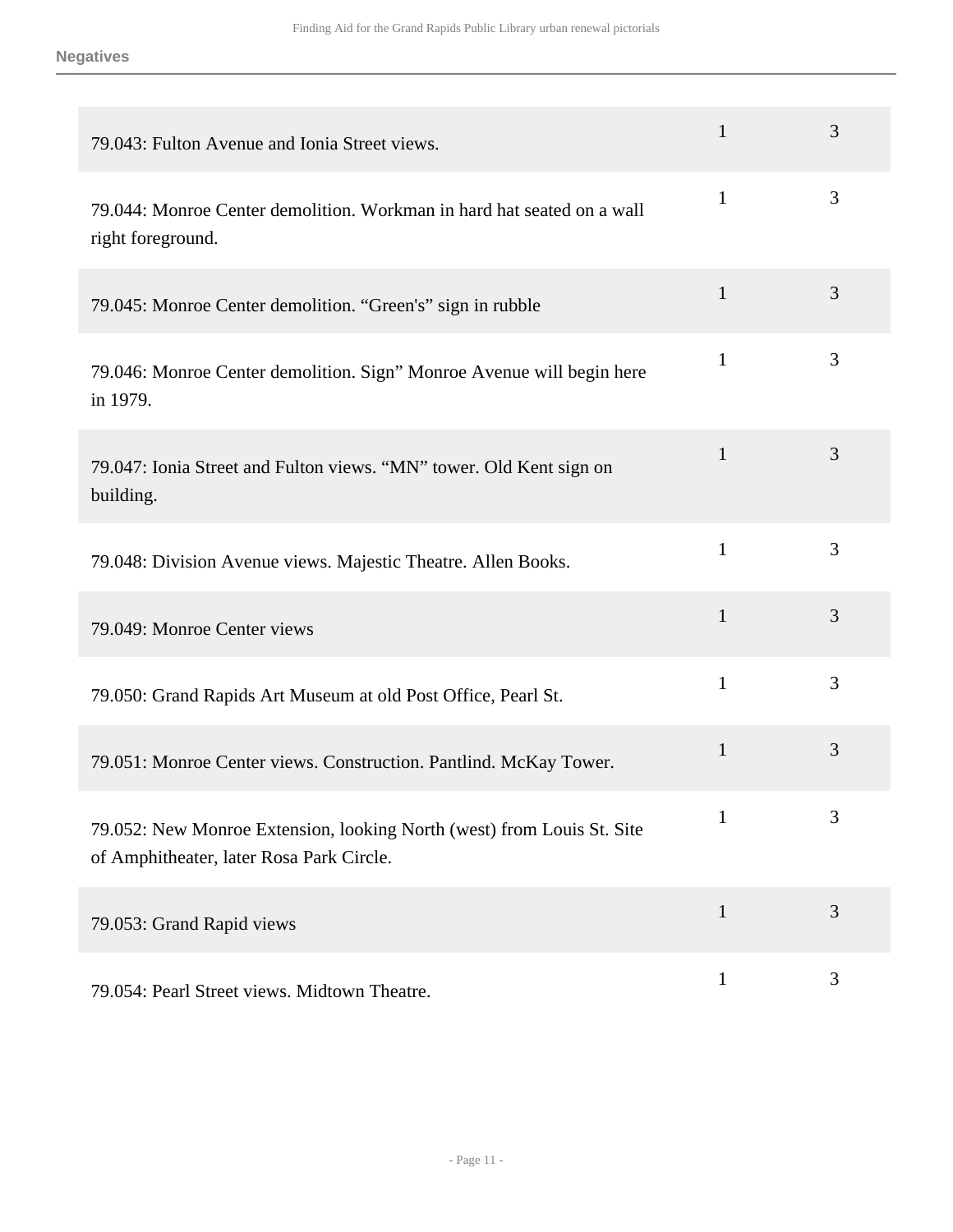| 79.055: Division Avenue views. Majestic, Allen books, Dodds Records. | $\mathbf{1}$ | 3   |
|----------------------------------------------------------------------|--------------|-----|
| 79.056: Pearl Street views                                           | $\mathbf{1}$ | 3   |
| 79.057: Ionia Avenue views. Michigan National Bank. Old Kent.        | $\mathbf{1}$ | 3   |
| 79.058: Monroe Center views                                          | $\mathbf{1}$ | 3   |
| 79.059: Ionia Avenue views                                           | $\mathbf{1}$ | 3   |
| 79.060: Grand Center site                                            | $\mathbf{1}$ | 3,4 |
| 79.061: Grand Center site                                            | $\mathbf{1}$ | 3   |
| 79.062: Grand Center site                                            | $\mathbf{1}$ | 3   |
| 79.063: Grand Center site                                            | $\mathbf{1}$ | 3   |
| 79.064: Grand River views                                            | $\mathbf{1}$ | 3   |
| 79.065: Grand Rapids views                                           | $\mathbf{1}$ | 3   |
| 79.066: A-Nab-Awen Bicentennial Park                                 | $\mathbf{1}$ | 3   |
| 79.067: A-Nab-Awen Bicentennial Park site                            | $\mathbf{1}$ | 3   |
| 79.068: Louis Street views                                           | $\mathbf{1}$ | 3   |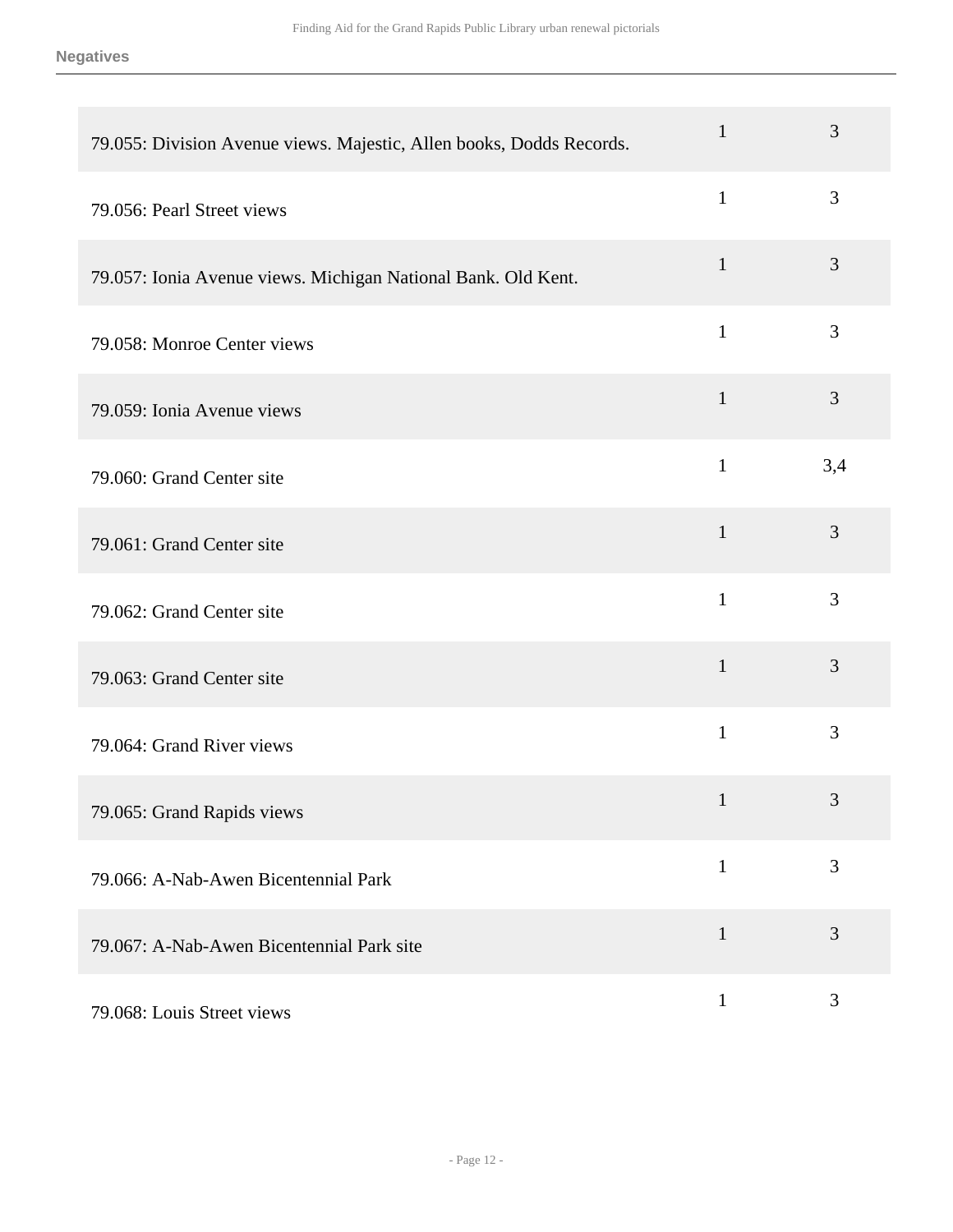| 79.069: Louis Street views                   | $\mathbf{1}$ | 3 |
|----------------------------------------------|--------------|---|
| 79.070: Monroe Center demolition             | $\mathbf{1}$ | 3 |
| 79.071: Grand Rapids Views                   | $\mathbf{1}$ | 3 |
| 79.072: A-Nab-Awen Bicentennial Park         | $\mathbf{1}$ | 3 |
| 79.073: Ionia and Fulton Street views        | $\mathbf{1}$ | 3 |
| 79.074: A-Nab-Awen Bicentennial Park         | $\mathbf{1}$ | 3 |
| 79.075: Grand Rapids Art Museum              | $\mathbf{1}$ | 3 |
| 79.076: Grand Rapids Art Museum              | $\mathbf{1}$ | 3 |
| 79.077: Grand Rapids Art Museum              | $\mathbf{1}$ | 3 |
| 79.078: Louis Street and Market Street views | $\mathbf{1}$ | 3 |
| 79.079: Monroe Center views                  | $\mathbf{1}$ | 3 |
| 79.080: Monroe Center views                  | $\mathbf{1}$ | 3 |
| 79.081: Monument Square                      | $\mathbf{1}$ | 3 |
| 79.082: Grand Rapids Art Museum              | $\mathbf{1}$ | 3 |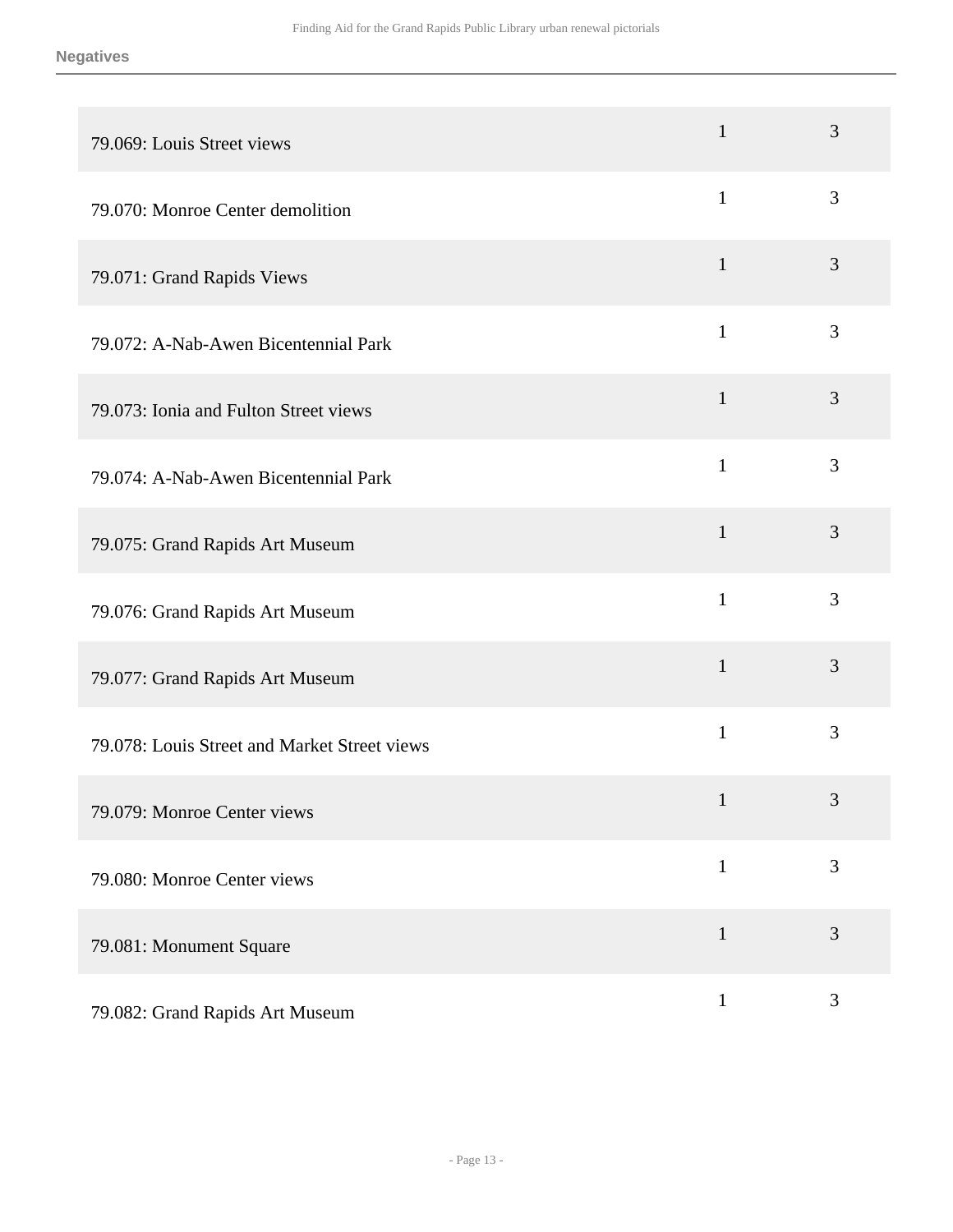| 79.083: Monument Square                        | $\mathbf{1}$ | 3              |
|------------------------------------------------|--------------|----------------|
| 79.084: Monument Square                        | $\mathbf{1}$ | $\mathfrak{Z}$ |
| 79.085: Monument Square                        | $\mathbf{1}$ | $\mathfrak{Z}$ |
| 79.086: Market Street and Monroe Avenue Views  | $\mathbf{1}$ | 3              |
| 79.087: Civil War Monument                     | $\mathbf{1}$ | 3              |
| 79.088: Monument Square                        | $\mathbf{1}$ | 3              |
| 79.089: Monument Square                        | $\mathbf{1}$ | 3              |
| 79.090: Monument Square                        | $\mathbf{1}$ | 3              |
| 79.091: Monument Square                        | $\mathbf{1}$ | 3              |
| 79.092: Monroe Center Views                    | $\mathbf{1}$ | 3              |
| 79.093: Monument Square                        | $\mathbf{1}$ | 3              |
| 79.094: Monument Square                        | $\mathbf{1}$ | 3              |
| 79.095: Fulton Street and Sheldon Avenue views | $\mathbf{1}$ | 3              |
| 79.096: Monument Square                        | $\mathbf{1}$ | $\mathfrak{Z}$ |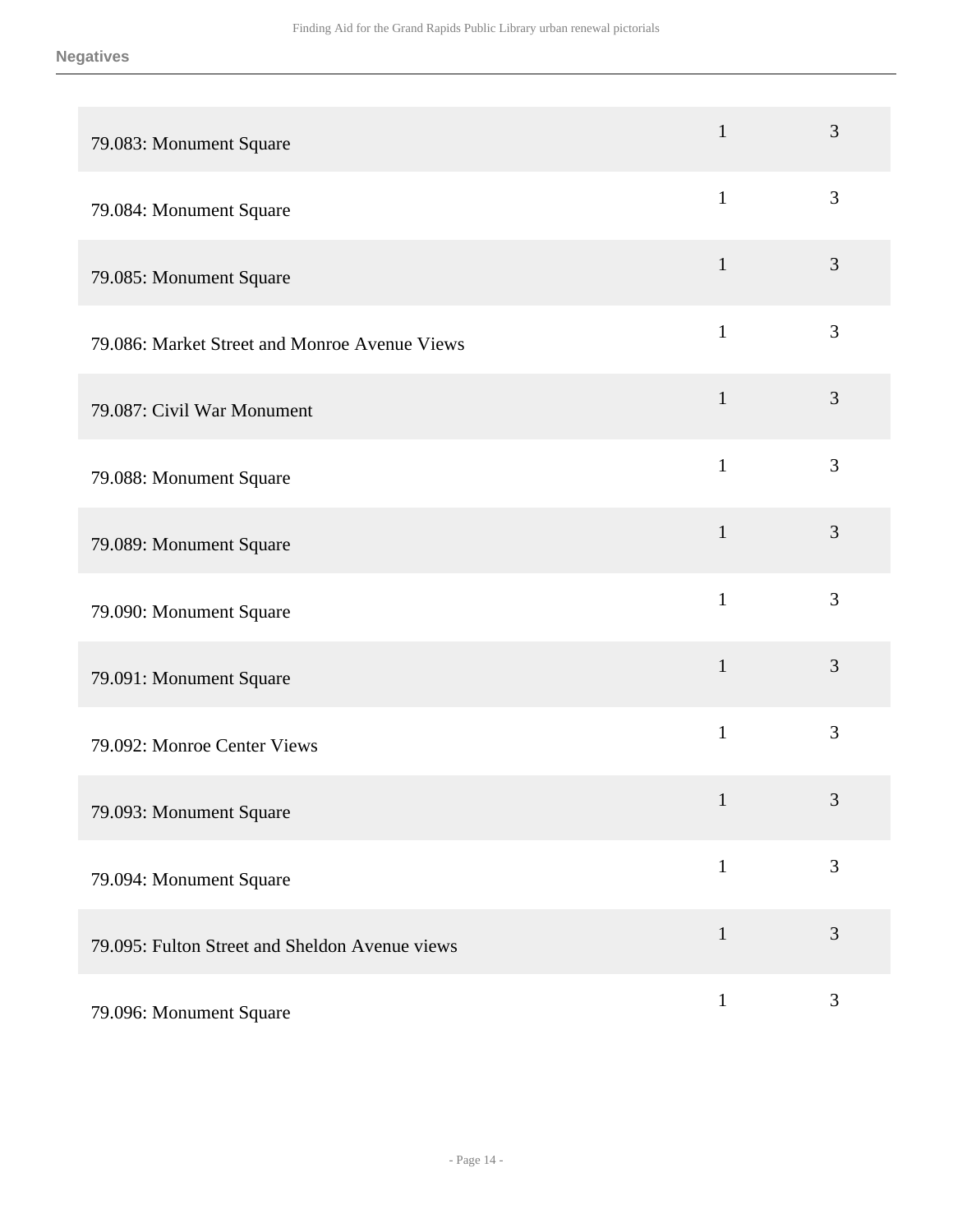| 79.097: Pearl Street Views                    | $\mathbf{1}$   | 3              |
|-----------------------------------------------|----------------|----------------|
| 79.098: Monroe Avenue and Fulton Street views | $\mathbf{1}$   | 3              |
| 79.099: Monroe Center views                   | $\mathbf{1}$   | 3              |
| 79.100: Monroe Center views                   | $\mathbf{1}$   | 3              |
| 79.101: Monroe Center views                   | $\overline{2}$ | 3              |
| 79.102: Campau Street views                   | $\overline{2}$ | 3              |
| 79.103: Louis Street and Market Street views  | $\overline{2}$ | 3              |
| 79.104: Monroe Center views                   | $\overline{2}$ | 3              |
| 79.105: Ottawa Street views                   | $\overline{2}$ | 3              |
| 79.106: Monroe Center views                   | $\overline{2}$ | 3              |
| 79.107: Market Street views                   | $\mathbf{2}$   | 3              |
| 79.108: Market Street views                   | $\overline{2}$ | 3              |
| 79.109: Louis Street views                    | $\overline{2}$ | 3              |
| 79.110: Louis Street views                    | $\mathbf{2}$   | $\mathfrak{Z}$ |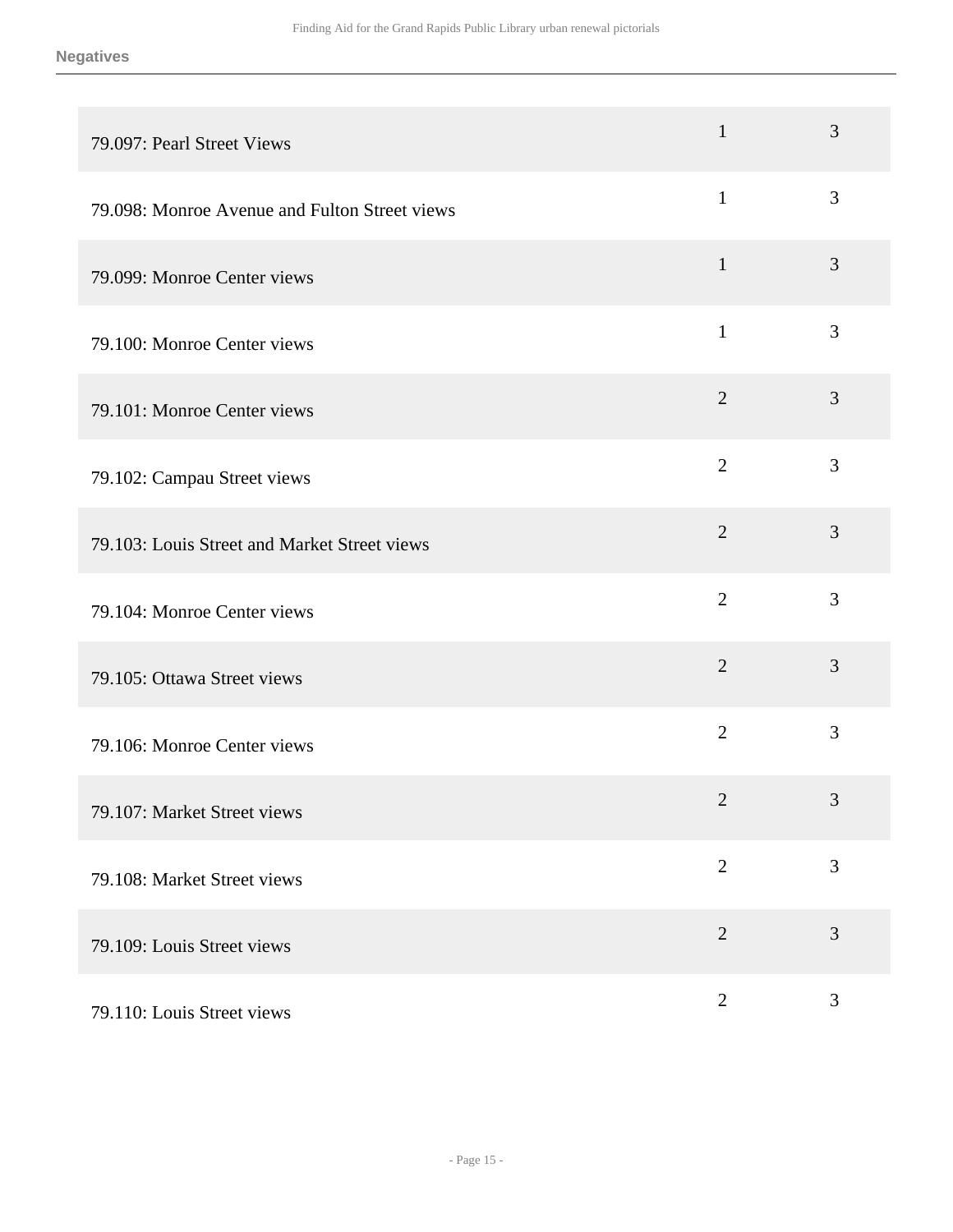| 79.111: Woolworth Building       | $\overline{2}$ | 3              |
|----------------------------------|----------------|----------------|
| 79.112: Monroe Center views      | $\overline{2}$ | 3              |
| 79.113: Monroe Center views      | $\overline{2}$ | $\mathfrak{Z}$ |
| 79.114: City Garage              | $\overline{2}$ | $\mathfrak{Z}$ |
| 79.115: City Garage              | $\overline{2}$ | $\mathfrak{Z}$ |
| 79.116: City Garage              | $\overline{2}$ | 3              |
| 79.117: City Garage              | $\overline{2}$ | $\mathfrak{Z}$ |
| 79.118: City Garage              | $\overline{2}$ | 3              |
| 79.119: City Garage              | $\overline{2}$ | 3              |
| 79.120: City Garage              | $\overline{2}$ | $\mathfrak{Z}$ |
| 79.121: City Garage              | $\overline{2}$ | 3              |
| 79.122: City Garage              | $\overline{2}$ | 3              |
| 79.123: Monroe Center demolition | $\overline{2}$ | 3              |
| 79.124: Pearl Street views       | $\overline{2}$ | 3              |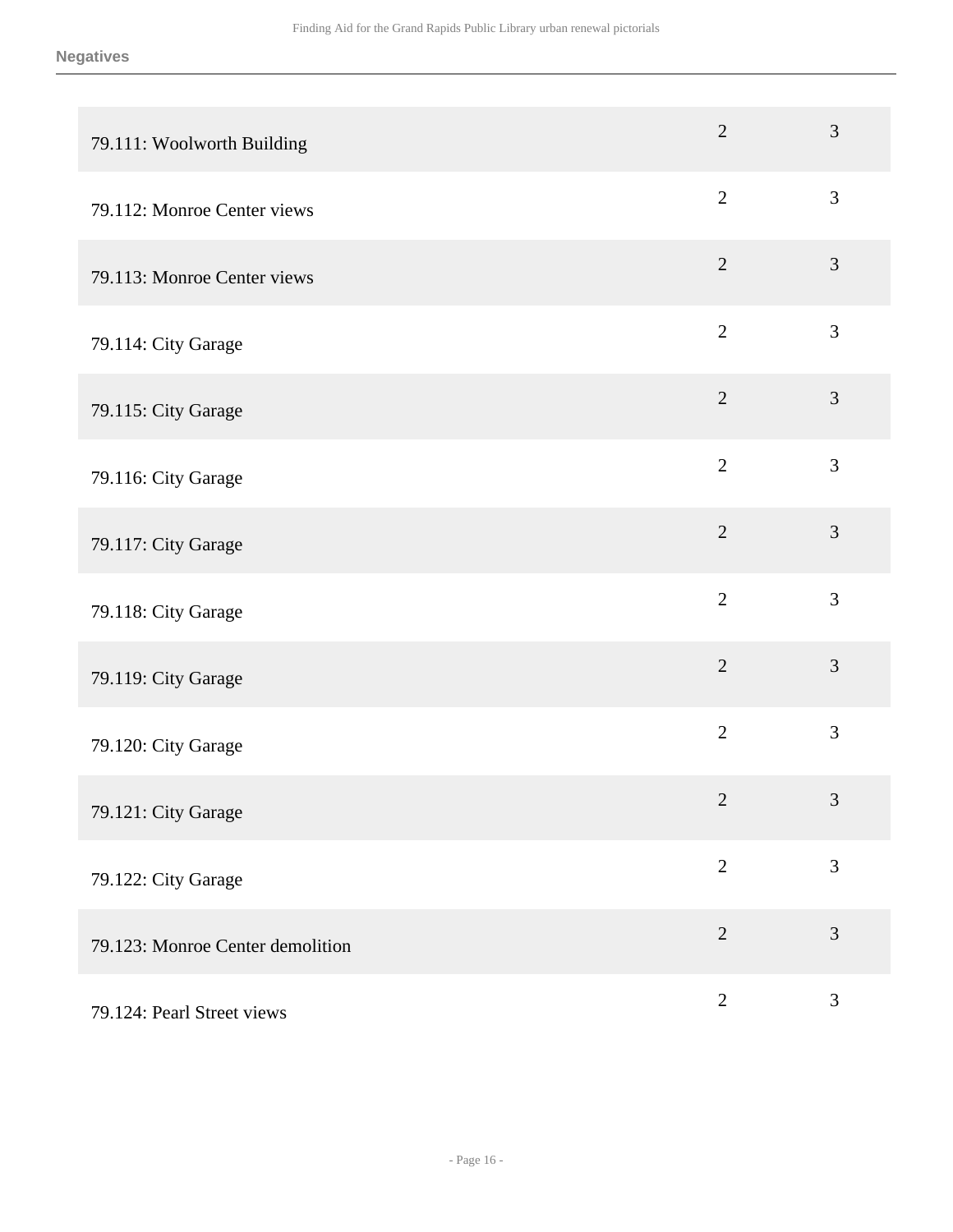| 79.125: Pearl Street views                   | $\overline{2}$ | 3 |
|----------------------------------------------|----------------|---|
| 79.126: Monroe Center demolition             | $\overline{2}$ | 3 |
| 79.127: Monroe Center demolition             | $\overline{2}$ | 3 |
| 79.128: Louis Street and Market Street views | $\overline{2}$ | 3 |
| 79.129: Monroe Center demolition             | $\overline{2}$ | 3 |
| 79.130: Monroe Center views                  | $\overline{2}$ | 3 |
| 79.131: Monroe Center demolition             | $\overline{2}$ | 3 |
| 79.132: Monroe Center demolition             | $\overline{2}$ | 3 |
| 79.133: Monroe Center views                  | $\overline{2}$ | 3 |
| 79.134: Monroe Center demolition             | $\overline{2}$ | 3 |
| 79.135: Monroe Center demolition             | $\mathbf{2}$   | 3 |
| 79.136: Louis Street and Market Street views | $\overline{2}$ | 3 |
| 79.137: Ionia Avenue views                   | $\overline{2}$ | 3 |
| 79.138: Ionia Avenue views                   | $\mathbf{2}$   | 3 |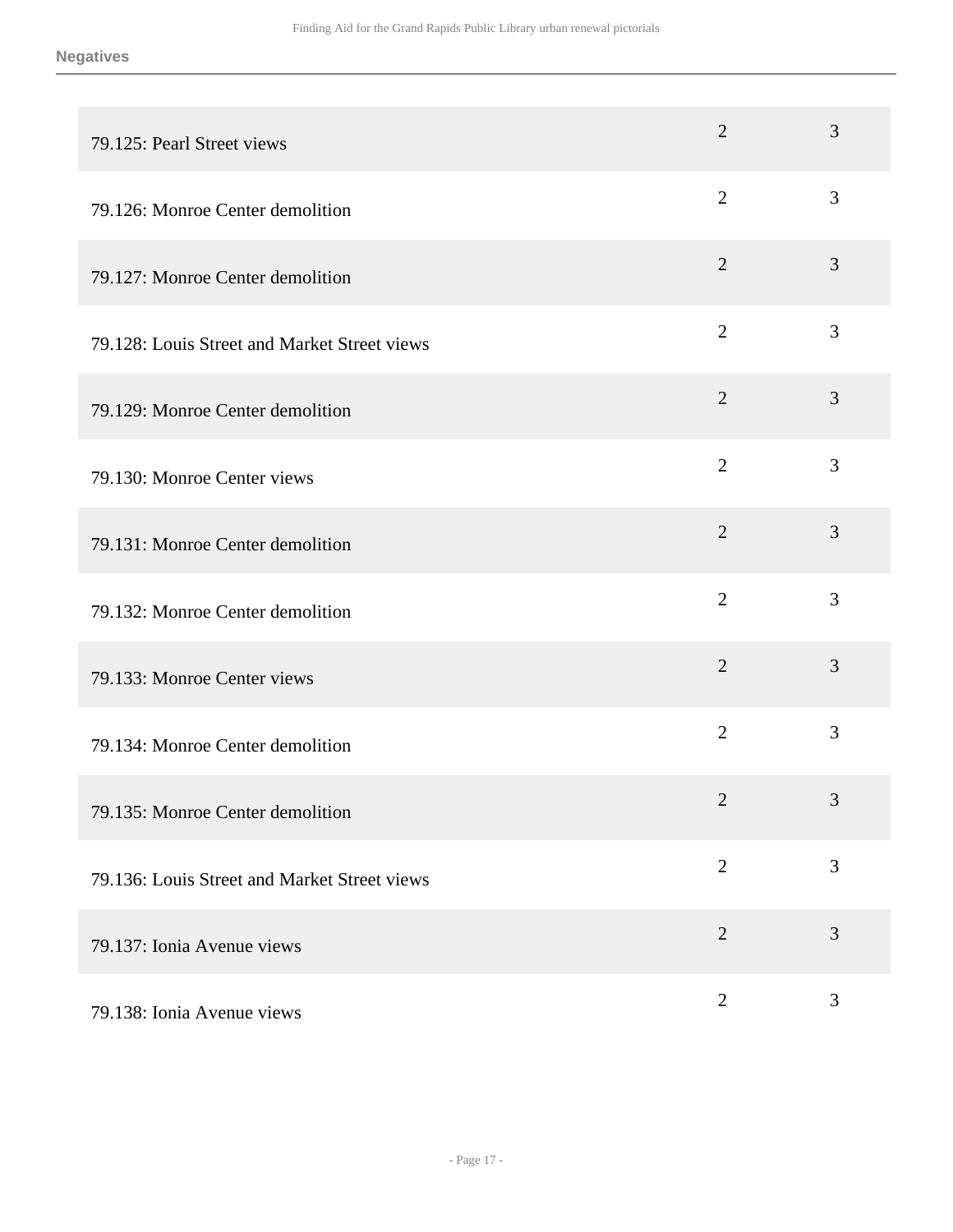| 79.139: A-Nab-Awen Bicentennial Pak             | $\overline{2}$ | 3              |
|-------------------------------------------------|----------------|----------------|
| 79.140: Grand River views                       | $\overline{2}$ | 3              |
| 79.141: Louis Street views                      | $\overline{2}$ | 3              |
| 79.142: A-Nab-Awen Bicentennial Park site       | $\overline{2}$ | 3              |
| 79.143: Grand Rapids Views                      | $\overline{2}$ | 3              |
| 80.001: Monroe Center views                     | $\overline{2}$ | 3              |
| 80.002: Monroe Center Amphitheater construction | $\overline{2}$ | 3              |
| 80.003: Ransom Towers construction              | $\overline{2}$ | 3              |
| 80.004: Monroe Center amphitheater construction | $\overline{2}$ | 3              |
| 80.005: Monroe Center Amphitheater construction | $\overline{2}$ | 3              |
| 80.006: Monroe Center views                     | $\overline{2}$ | 3              |
| 80.007: Monroe Center views                     | $\overline{2}$ | 3              |
| 80.008: Ransom Towers construction              | $\overline{2}$ | 3              |
| 80.009: Amway Grand Plaza Hotel construction    | $\overline{2}$ | $\mathfrak{Z}$ |